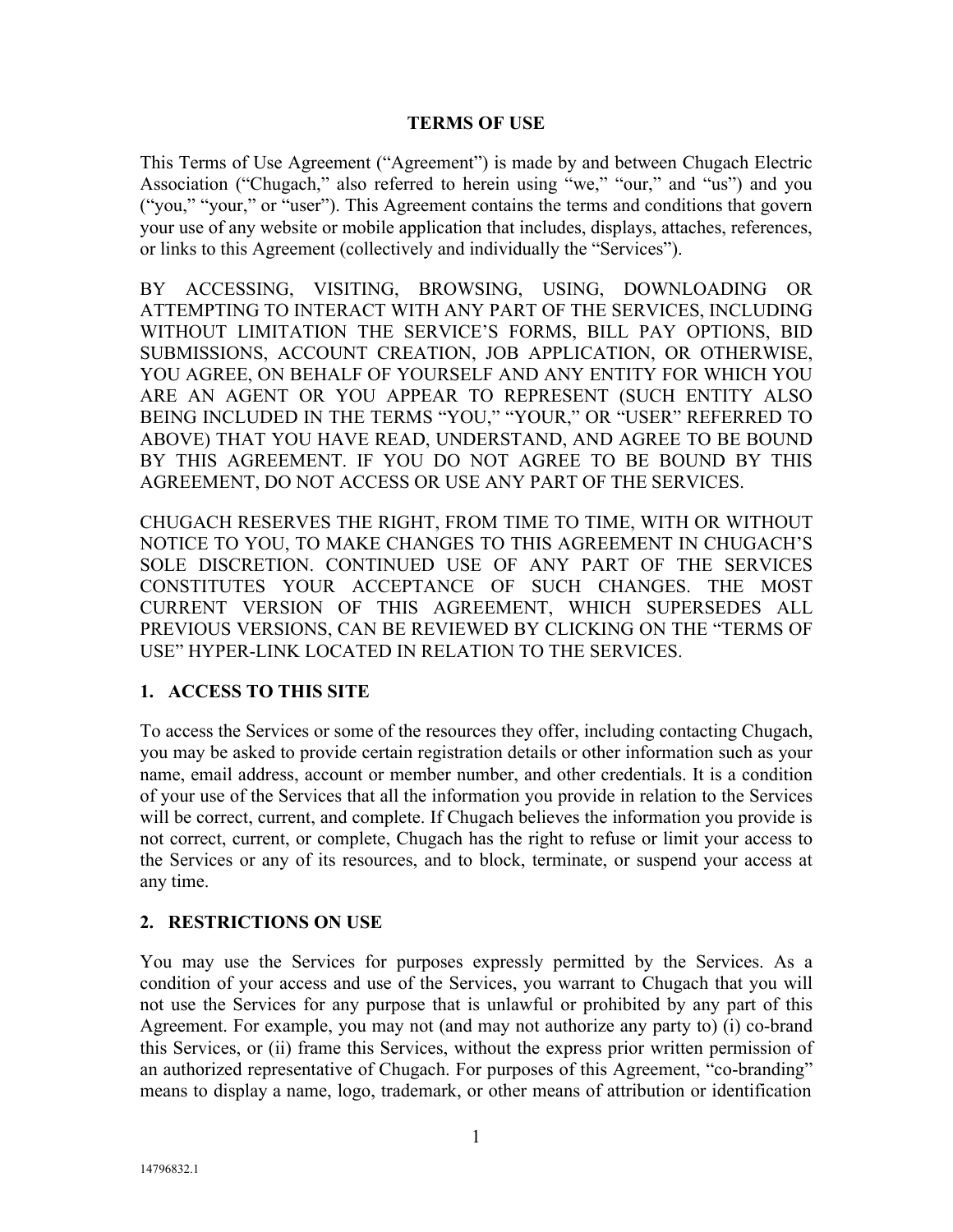of any party in such a manner as is reasonably likely to give a user the impression that such other party has the right to display, publish, or distribute the Services or content (including without limitation any downloadable material) accessible within the Services. You agree to cooperate with Chugach in causing any unauthorized co-branding or framing immediately to cease. Competitors and third party aggregators may not connect "deep links" to the Services, i.e., create links to the Services that bypass the home page or other parts of the Services without the prior written permission of Chugach.

In addition, you may not use the Services in any manner which could disable, overburden, damage, or impair the Services or interfere with any other party's use and enjoyment of the Services. You may not obtain or attempt to obtain any materials, content, or information through any means not intentionally made available or provided for through the Services. You may not use scrapers, bots, spiders, or other automated tools to collect or index the content of the Services without Chugach's express prior written permission. You may not attempt to probe, scan or test the vulnerability of the Services or any system to which it is connected or attempt to breach any security measures.

# **3. PROPRIETARY INFORMATION**

The material and content accessible from these Services, and any other services owned, operated, licensed, or otherwise controlled by Chugach, including without limitation any text, photos, videos, audio, scripts, software, markup language, downloads, or other content whether perceptible or not to a human (the "Content") is the proprietary information of Chugach or the party that provided or licensed the Content to Chugach, whereby such providing party retains all right, title, and interest in the Content. Accordingly, the Content may not be copied, distributed, republished, uploaded, posted, displayed, performed, licensed, modified, or transmitted in any way without the prior written consent of Chugach. Modification or use of the Content except as expressly provided in this Agreement violates Chugach's and/or its licensor's intellectual property rights. Neither title nor intellectual property rights are transferred to you by access to the Services.

## **4. ADDITIONAL USE LIMITATION**

You may not modify, translate, decompile, disassemble, reverse engineer, alter, copy, distribute, display, send, perform, reproduce, publish, license, create derivative works from, transfer, or sell any information, Content, or any software obtained from or otherwise connected to Services.

## **5. HYPER-LINKS**

The Services may be hyper-linked to other websites which are not maintained by, or related to, Chugach and may contain information about goods or services that are not related to or endorsed by Chugach. Hyper-links to such websites and information are provided as a service to you and are not sponsored by or affiliated with the Services or Chugach. Chugach may not have reviewed any or all of such websites and information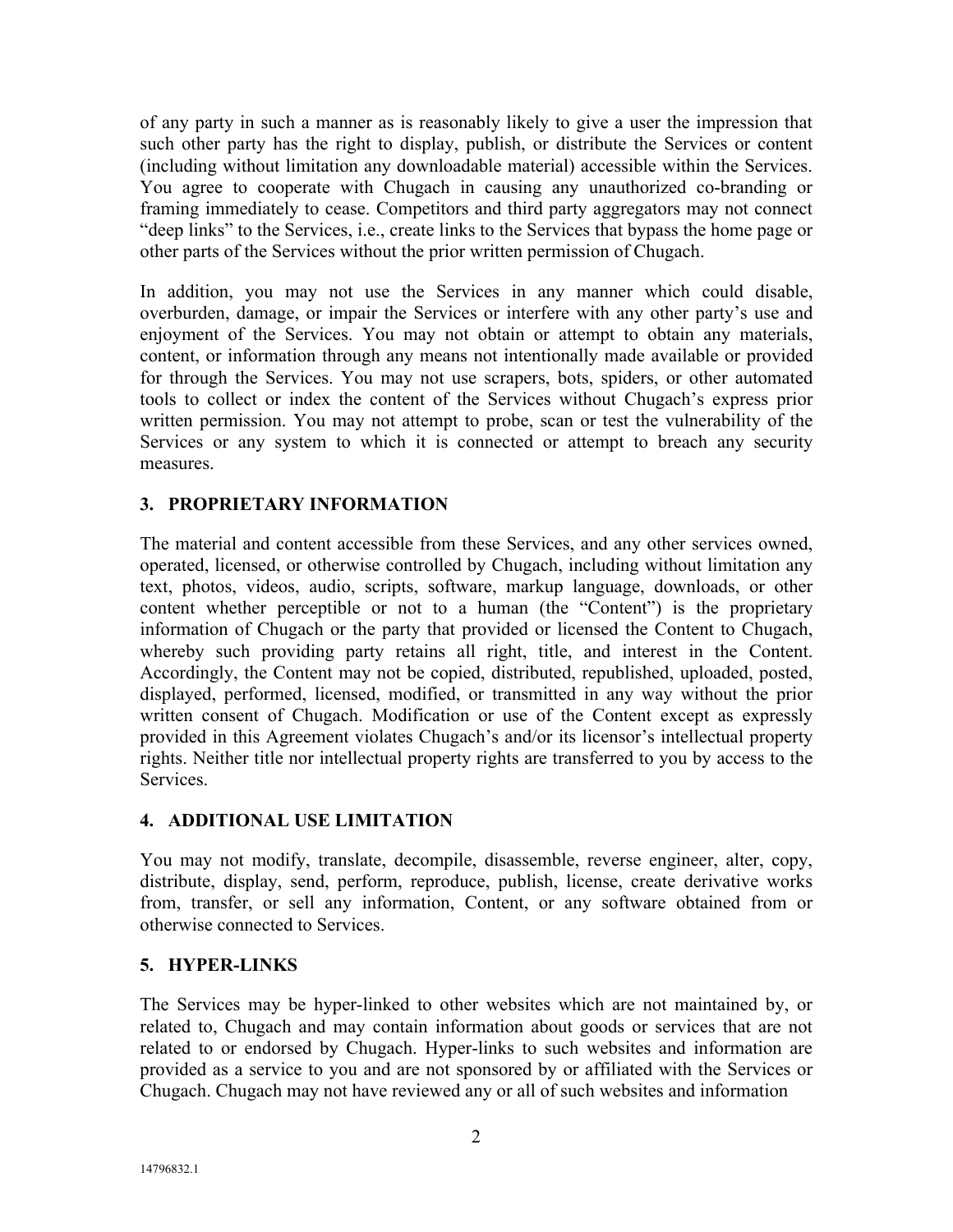and is not responsible for the content of those websites or the descriptions of their goods and services. Chugach is not responsible for webcasting or any other form of transmission received from any hyper-linked services. Hyper-links are to be accessed at your own risk and information contained therein is relied upon at your own risk, and Chugach makes no representations or warranties about the content, completeness, or accuracy of these hyper-links or the websites hyper-linked to the Services or the information regarding or relating to their goods and services.

### **6. ELECTRONIC COMMUNICATIONS**

You agree and affirmatively consent to receive communications from Chugach electronically in connection with your use of the Services, as well as for advertising regarding Chugach products and services. Chugach may communicate with you by email or by posting notices on the Services. You agree that all agreements, notices, disclosures, and other communications that Chugach provides to you electronically satisfy all legal requirements that communications or agreements be in writing and you consent to your being bound by electronically communicated agreements by your continued use of the Services after such agreements have been communicated to you.

#### **7. SUBMISSIONS**

You hereby grant to Chugach a royalty-free, perpetual, irrevocable, worldwide, nonexclusive right and license to use, reproduce, modify, adapt, publish, translate, create derivative works from, distribute, perform, display, make, use, sell, offer to sell and import all content, remarks, inventions, suggestions, feedback, ideas, graphics, photos, videos, audio, text, or other information communicated to Chugach by you through the Services (together, the "Submission"), and to incorporate any Submission in other works in any form, media, or technology now known or later developed. Chugach will not be required to treat any Submission as confidential, and may use any Submission in its business (including without limitation, for goods, services, or advertising) without incurring any liability for royalties or any other consideration of any kind, and will not incur any liability as a result of any similarities that may appear in future Chugach operations.

You warrant and represent that you own or otherwise control all of the rights to any Submission including, without limitation, all the rights necessary for you to provide, post, upload, input or submit the Submission and grant the license you provide in accordance with this Agreement, and that the Submission will not violate any law or the rights, including without limitation the intellectual property rights, of any person or entity.

#### **8. DISCLAIMERS**

You understand that Chugach cannot and does not guarantee or warrant that the Services or its Content, or any other files available for downloading from the Internet will be free of viruses, worms, Trojan horses, or other code that may manifest contaminating or destructive properties. You are responsible for implementing sufficient procedures and checkpoints to satisfy your particular requirements for accuracy of data input and output,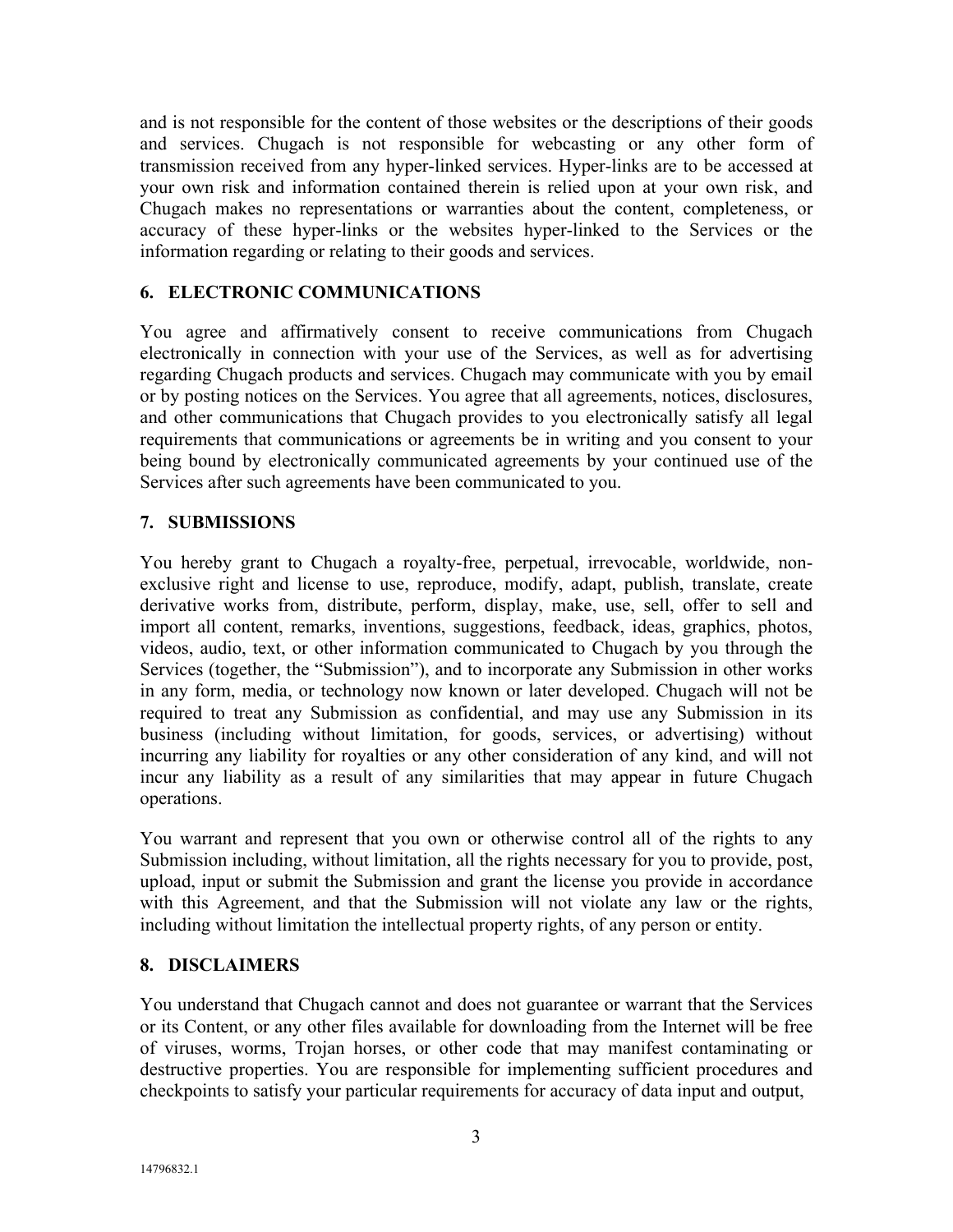and for maintaining a means external to the Services for any reconstruction of any lost data. Chugach does not assume any responsibility or risk for your use of the Services, its Content, or the Internet.

The Content is not necessarily complete and up-to-date and should not be used to replace any written reports, statements, or notices provided by Chugach. Except as set forth in this Agreement itself, nothing on the Services constitutes a guarantee, warranty, or promise of any type. The Content should not be relied upon by you or any other party for personal, financial, or legal decisions and you should consult an appropriate professional for specific advice tailored to your situation.

YOUR USE OF THE SERVICES IS AT YOUR OWN RISK. THE SERVICES INCLUDING WITHOUT LIMITATION THE CONTENT ARE PROVIDED "AS IS" AND ON AN "AS AVAILABLE" BASIS, WITHOUT WARRANTIES OF ANY KIND, EITHER EXPRESSED OR IMPLIED. CHUGACH DISCLAIMS ALL WARRANTIES, INCLUDING ANY IMPLIED WARRANTIES OF MERCHANTABILITY, FITNESS FOR A PARTICULAR PURPOSE, TITLE, OR NON-INFRINGEMENT RELATED TO THE SERVICES AND THE CONTENT. CHUGACH DOES NOT WARRANT THAT THE FUNCTIONS OR CONTENT CONTAINED IN THE SERVICES WILL BE UNINTERRUPTED OR ERROR-FREE, THAT DEFECTS WILL BE CORRECTED, OR THAT THE SERVICES AND CONTENT OR THE SERVER THAT MAKES THEM AVAILABLE ARE FREE OF VIRUSES OR OTHER HARMFUL COMPONENTS. CHUGACH DOES NOT WARRANT OR MAKE ANY REPRESENTATION REGARDING USE, OR THE RESULT OF USE, OF THE SERVICES OR THE CONTENT IN TERMS OF ACCURACY, RELIABILITY, OR OTHERWISE. THE SERVICES INCLUDING WITHOUT LIMITATION THE CONTENT MAY INCLUDE TECHNICAL INACCURACIES OR TYPOGRAPHICAL ERRORS, AND CHUGACH MAY MAKE CHANGES OR IMPROVEMENTS AT ANY TIME. YOU, AND NOT CHUGACH, ASSUME THE ENTIRE COST OF ALL NECESSARY SERVICING, REPAIR, OR CORRECTION IN THE EVENT OF ANY LOSS OR DAMAGE ARISING FROM THE USE OF THE SERVICES OR ITS CONTENT.

WARRANTIES RELATED TO UTILITY AND RELATED CHUGACH PRODUCTS AND SERVICES ARE SEPARATE AND APART FROM THE DISCLAIMER SET FORTH ABOVE AND ALL TERMS AND CONDITIONS RELATED TO SUCH PRODUCTS AND SERVICES ARE SET FORTH IN AGREEMENTS BETWEEN THE PARTIES SEPARATE FROM THIS AGREEMENT.

All of the information in these Services, whether historical in nature or forward-looking, speak only as of the date the information is posted on the Services, and Chugach does not undertake any obligation to update such information after it is posted or to remove such information from the Services if it is not, or is no longer accurate or complete.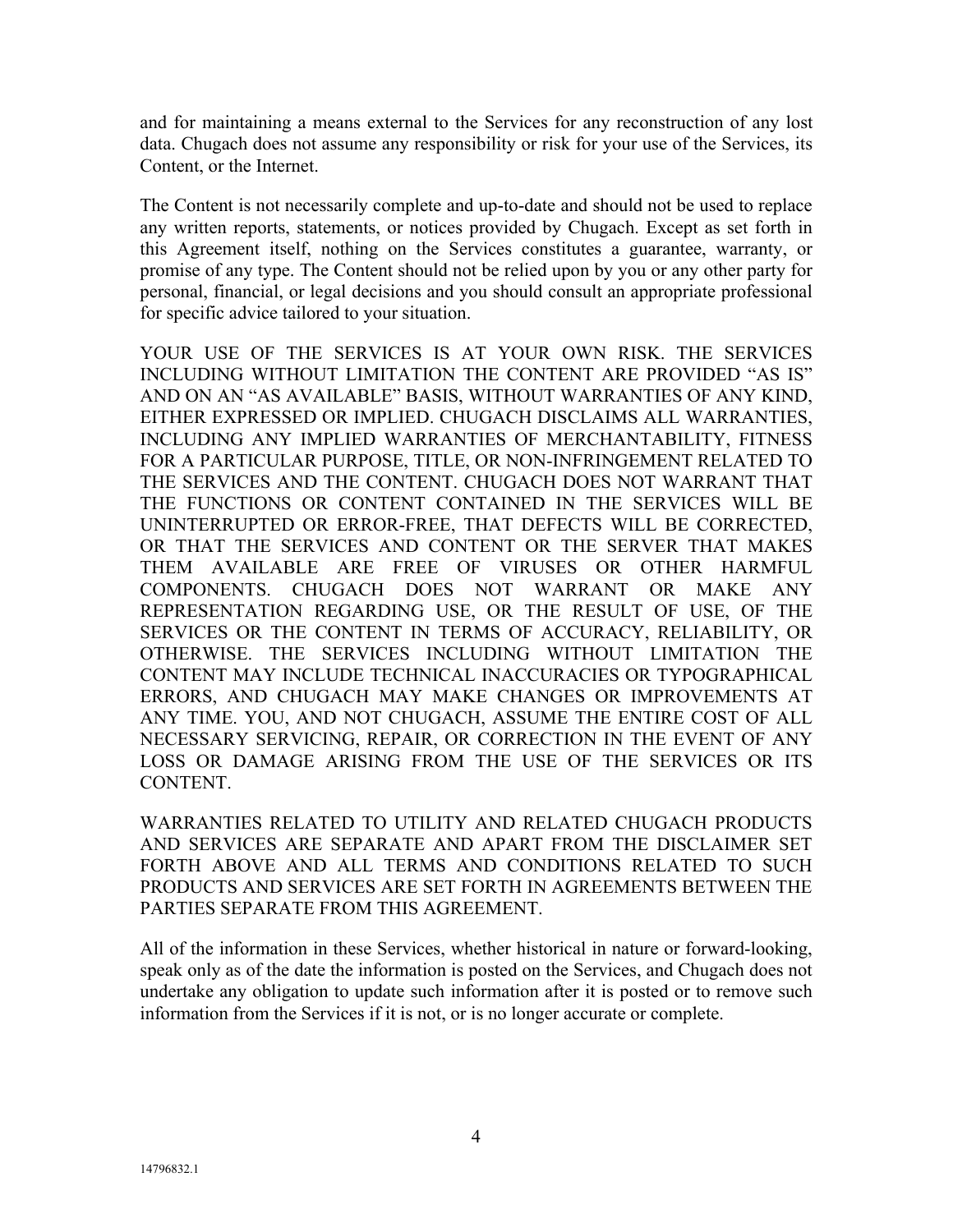### **9. LIMITATION ON LIABILITY**

CHUGACH AND ITS AFFILIATES, LICENSORS, SERVICE PROVIDERS, CONTENT PROVIDERS, EMPLOYEES, AGENTS, OFFICERS, AND DIRECTORS WILL NOT BE LIABLE FOR ANY INCIDENTAL, DIRECT, INDIRECT, PUNITIVE, ACTUAL, CONSEQUENTIAL, SPECIAL, EXEMPLARY, OR OTHER DAMAGES, INCLUDING LOSS OF REVENUE OR INCOME, PAIN AND SUFFERING, EMOTIONAL DISTRESS, OR SIMILAR DAMAGES, EVEN IF CHUGACH HAVE BEEN ADVISED OF THE POSSIBILITY OF SUCH DAMAGES IN RELATION TO OR REGARDING THE SERVICES OR ITS CONTENT. IF NO LIABILITY IS NOT ALLOWED UNDER THE APPLICABLE LAW, IN NO EVENT WILL THE COLLECTIVE LIABILITY OF CHUGACH AND THEIR AFFILIATES, LICENSORS, SERVICE PROVIDERS, CONTENT PROVIDERS, EMPLOYEES, AGENTS, OFFICERS, AND DIRECTORS TO ANY PARTY (REGARDLESS OF THE FORM OF ACTION, WHETHER IN CONTRACT, TORT, OR OTHERWISE) EXCEED THE MINIMUM AMOUNT ALLOWED BY LAW.

SOME STATES DO NOT ALLOW THE EXCLUSION OR LIMITATION OF INCIDENTAL OR CONSEQUENTIAL DAMAGES, SO THE ABOVE LIMITATION MAY NOT APPLY TO YOU.

### **10. ADDITIONAL GOVERNING TERMS AND CONDITIONS**

By using this system, you agree to and understand the following terms. You have no reasonable expectation of privacy regarding communications or data transiting or stored on this private system. At any time and for any lawful purpose, Chugach Electric may monitor, intercept, record, and search any communications or data transiting or stored on this information system. At Chugach Electric's sole discretion, Chugach Electric may disclose pertinent information to the U.S. Government and its authorized representatives to protect the security of critical infrastructure and key resources, ensure information security, or to comply with any applicable law, regulation, legal process, or enforceable governmental request.

The Services may contain additional disclosures, terms and conditions or other legal terms from Chugach and/or other vendors working for or on behalf of Chugach to supply the Services that apply to payment of bills, submission of bids, or applying for jobs. Wherever the Services present additional terms and conditions, disclosures, or other agreements, you are also bound by those additional terms and, where in specific conflict with the terms and conditions of this Agreement, those additional terms shall control over the terms in this Agreement. All utility and related Chugach products and services, as well as payment terms therefore, are governed by written agreements separate from this Agreement.

## **11. TERMINATION OR RESTRICTION OF ACCESS**

Chugach reserves the right, in their sole discretion, to terminate your access to any or all of Chugach's Services or any portion thereof at any time, without notice.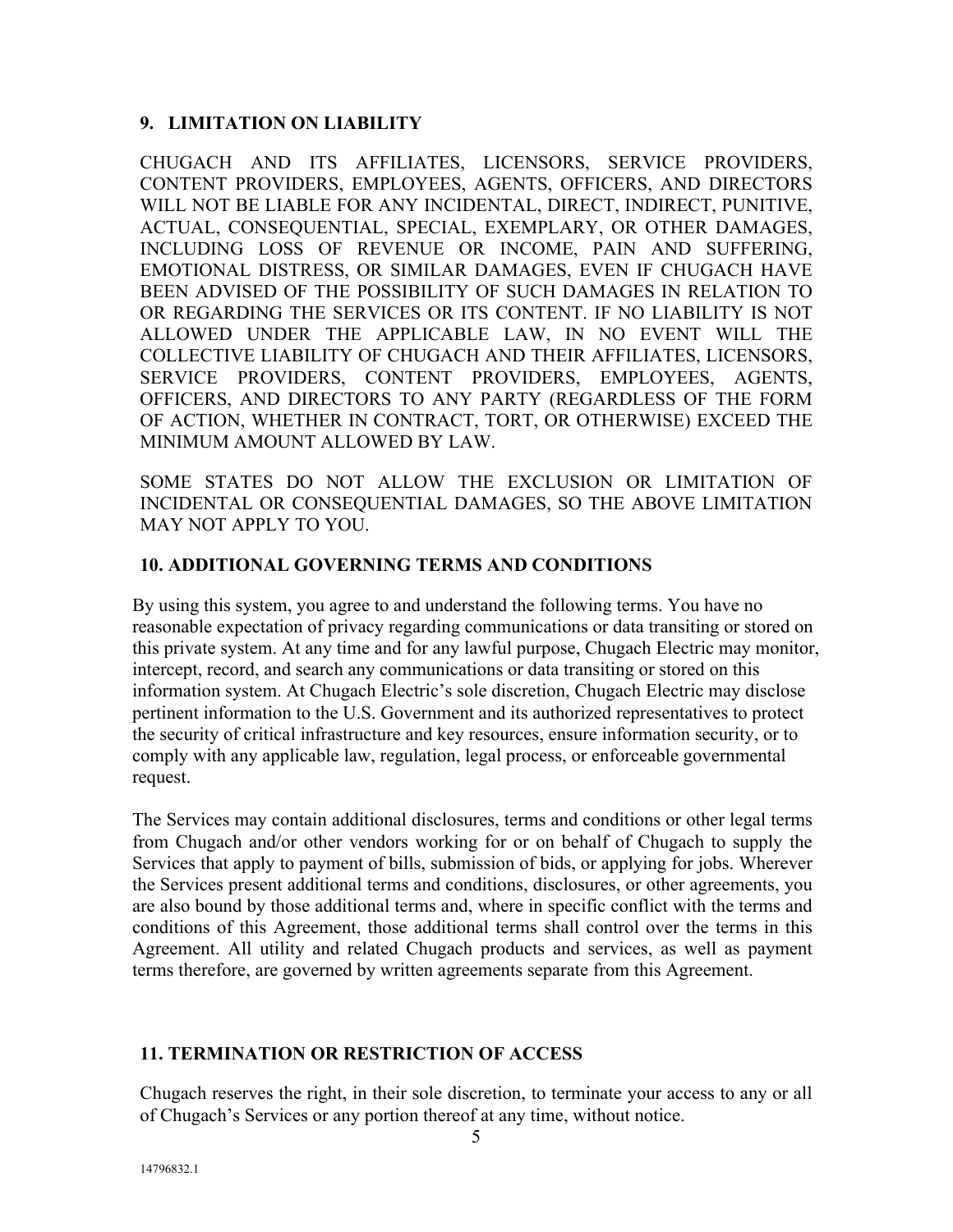#### **12. INDEMNITY**

You will indemnify and hold Chugach, their Affiliates, licensors, content providers, service providers, employees, agents, officers, directors, and contractors (the "Indemnified Parties") harmless from any breach of this Agreement by you, including any use of Content other than as expressly authorized in this Agreement. You agree that the Indemnified Parties will have no liability in connection with any such breach or unauthorized use, and you agree to indemnify any and all resulting loss, damages, judgments, awards, costs, settlements, expenses, and attorney's fees of the Indemnified Parties in relation to your breach. You will also indemnify, including any all resulting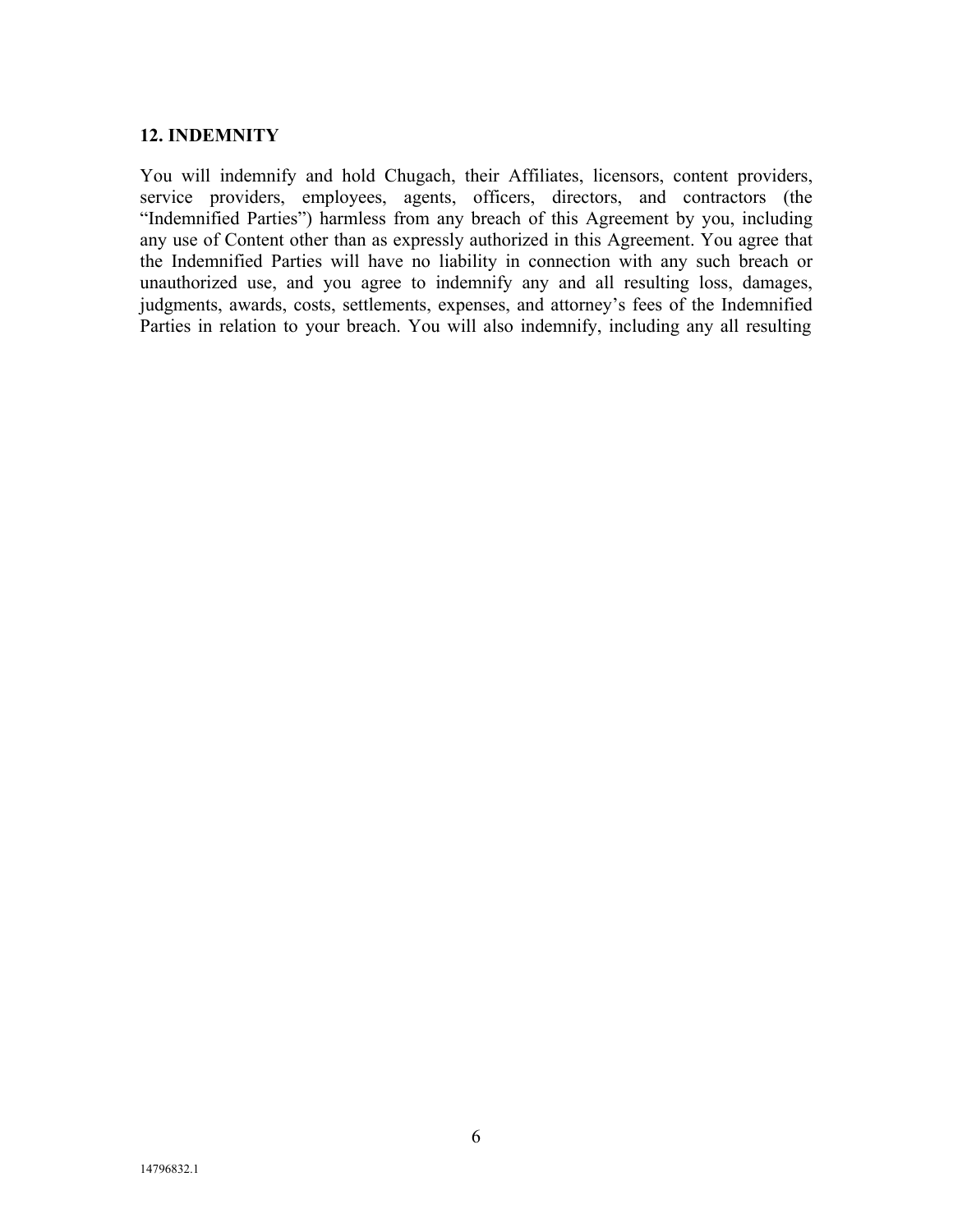loss, damages, judgments, awards, costs, settlements, expenses, and attorney's fees of the Indemnified Parties, and hold the Indemnified Parties harmless from and against any claims brought by third parties arising out of your breach of this Agreement or use of the Services and its Content, except to the extent such claim is due to the negligence or willful misconduct of Chugach.

# **13. TRADEMARKS AND COPYRIGHTS**

Trademarks, service marks, logos, and copyrighted works appearing in the Services are the property of Chugach or the party that provided the trademarks, services marks, logos, and copyrighted works to Chugach. Chugach and any party that provided trademarks, service marks, logos, and copyrighted works to Chugach retain all rights with respect to any of their respective trademarks, service marks, logos, and copyrighted works appearing in the Services.

## **14. SECURITY**

Any passwords used for the Services including, without limitation, any customer login portals are for individual use only. You will be responsible for the security of your password (if any) and any actions taken by you or anyone using your password or other login credentials. Chugach will be entitled to monitor your password and, at its discretion, require you to change it. If you use a password that Chugach considers insecure, Chugach will be entitled to require the password to be changed and/or terminate your online account.

You are prohibited from using any services or facilities provided in connection with the Services to compromise security or tamper with system resources and/or accounts. The use or distribution of tools designed for compromising security (e.g., password guessing programs, cracking tools, or network probing tools) is strictly prohibited. If you become involved in any violation of system security, Chugach reserves the right to release your details to system administrators at other websites or software platforms and law enforcement authorities in order to assist them in investigating, resolving, and prosecuting laws relating to security incidents. Chugach reserves the right to investigate suspected violations of this Agreement.

Chugach reserves the right to fully cooperate with any law enforcement authorities or court order requesting or directing Chugach to disclose the identity of anyone using the Services, or publishing or otherwise making available or using any materials that are believed to violate this Agreement. BY ACCEPTING THIS AGREEMENT YOU WAIVE AND HOLD HARMLESS CHUGACH AND THEIR AFFILIATES FROM ANY CLAIMS RESULTING FROM ANY ACTION TAKEN BY CHUGACH OR THEIR AFFILIATES DURING OR AS A RESULT OF ITS INVESTIGATIONS AND/OR FROM ANY ACTIONS TAKEN AS A CONSEQUENCE OF INVESTIGATIONS BY EITHER CHUGACH, THEIR AFFILIATES, OR LAW ENFORCEMENT AUTHORITIES.

## **15. PRIVACY**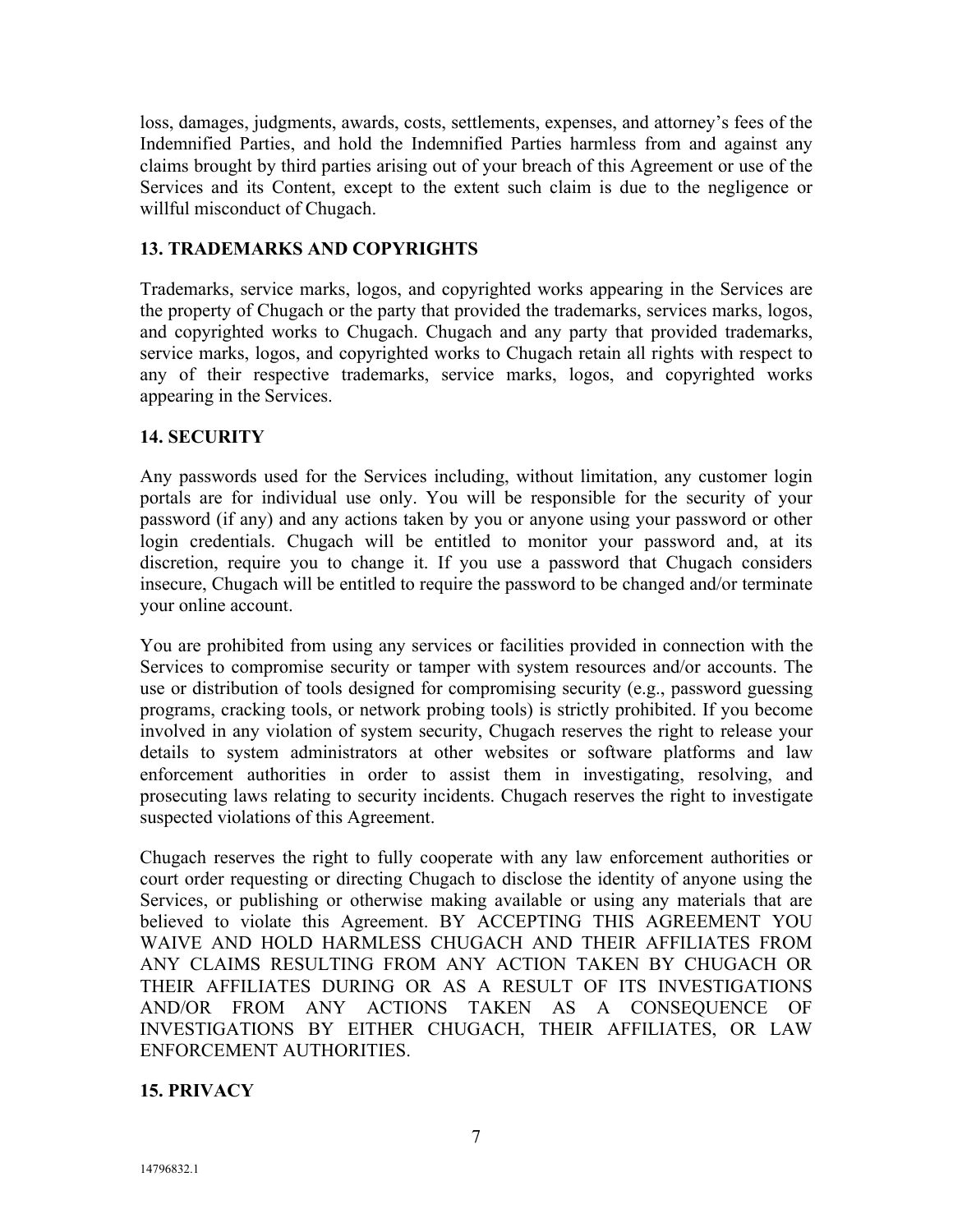In the interest of providing transparency regarding information collected, used, and shared on the Services, Chugach has posted a Privacy Policy which governs Chugach's collection, use, and sharing of information collected through the Services. You may view the Services Privacy Policy at www.chugachelectric.com.

### **16. MISCELLANEOUS**

- 16.1. The laws of the State of Alaska shall apply to this Agreement, without regard to any conflict of laws provisions. The 1980 United Nations Convention on Contracts for the International Sale of Goods, the United Nations Convention on the Limitation Period in the International Sale of Goods, and the Uniform Computer Information Transactions Act, and any implementations thereof in various jurisdictions and any subsequent revisions thereto, shall not apply to these Terms of Use. Any controversy or claim arising out of or relating to this Agreement or your use of the Services, or the Content (a "Dispute") shall be brought solely in the state or federal courts located in Alaska and you hereby irrevocably consent to exclusive jurisdiction of those courts. You further acknowledge that Chugach may seek equitable remedies against you such as a preliminary or permanent injunction and Chugach' rights in its reputation and intellectual property are of a special, unique, extraordinary character, giving those rights peculiar value, the unauthorized use, damage, disclosure, or loss of which cannot be readily estimated and may not be adequately compensated for in monetary damages.
- 16.2. If any part of this Agreement is unlawful, void, or unenforceable, that part will be deemed severable, shall be modified by the court of competent jurisdiction to reflect to the maximum extent possible the original intention of the parties as reflected by the original wording, and will not affect the validity and enforceability of any remaining provisions.
- 16.3. No waiver by Chugach of any breach or default hereunder shall be deemed to be a waiver of any preceding or subsequent breach or default.
- 16.4. No rights, duties, agreements or obligations hereunder, may be assigned or transferred by operation of law, merger or otherwise, without the prior written consent of Chugach.
- 16.5. You agree that no joint venture, partnership, employment, or agency relationship exists between you and Chugach as a result of this agreement or use of the Services.
- 16.6. Except as set forth in this Agreement (including without limitation Section 10), this Agreement constitutes the entire agreement among the parties relating to this subject matter and supersedes all prior or contemporaneous communications and proposals, whether electronic, oral or written between the user and Chugach with respect to the Services or the Content.